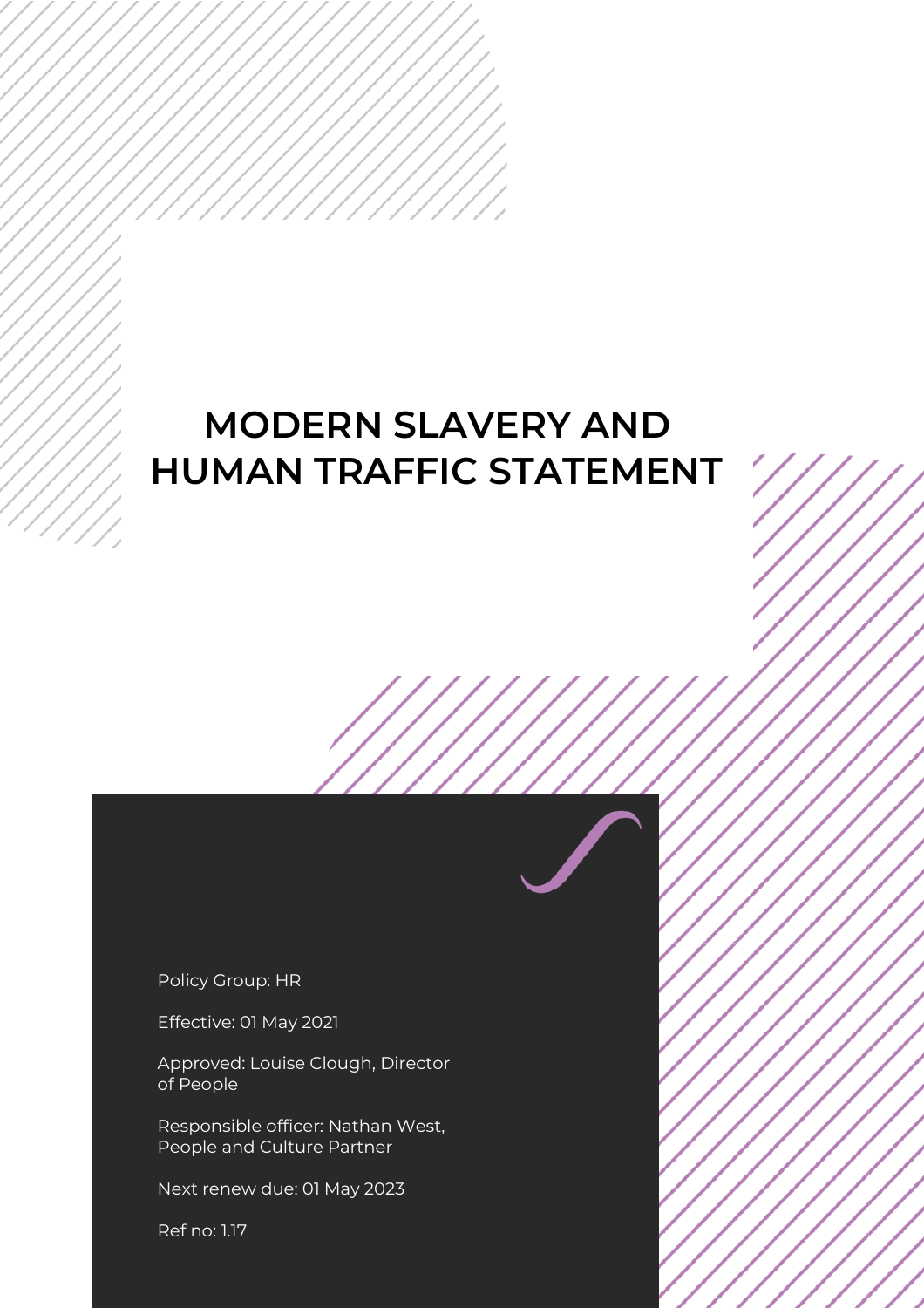# **GUIDANCE**

## Vision

Transform lives through learning

## **Values**

PASSIONATE - We're passionate about everything we do, especially creating as many opportunities as we can for both young people and adults to gain new skills.

UNSTOPPABLE - We are committed to continually exploring ways to improve the service that we offer for the benefit of our learners, partners, and employers.

RIGHT - We endeavour to be open, honest and fair in our dealings with learners, employers, partners and stakeholders. We also aim to get it right first time.



P.

 $\mathbf{U}$ 

R

PARTNERSHIPS - We continually strive to deliver excellence through strategic and sustainable partnerships with a wide range of FE organisations, employers and wider stakeholders.



E.

....

.....

LEARNERS - We keep our learners at the centre of everything we do and we are driven by the desire to provide lifechanging opportunities for them.

**EMPOWERMENT - We are passionate about supporting Purple** People at all levels, empowering them to realise their full potential and progress.

## **Tone of voice**

Our tone of voice takes its direct influence from our core values. We are passionate about people and learners and are driven to get the best out of everyone by understanding them. We are caring and supportive, as well as being determined and striving for growth. We talk with purpose and enthusiasm in a way that connects and empowers people. Innovation is at the heart of Learning Curve Group and we're always thinking about what's next!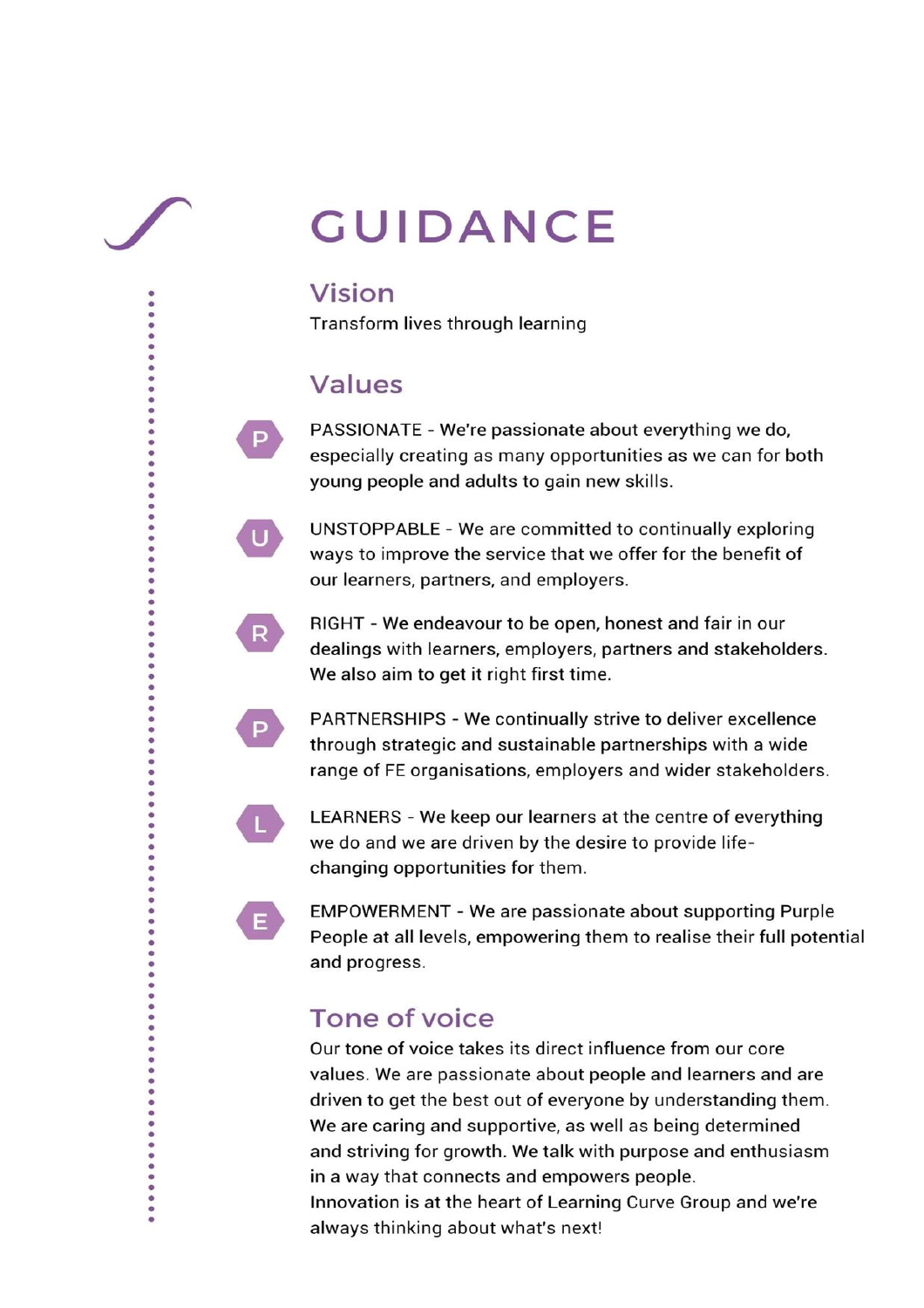## SUMMARY CHANGES

| Date       | Page           | Details of amendments                            |
|------------|----------------|--------------------------------------------------|
| 23/04/2020 | $\overline{4}$ | Addition of LHAA                                 |
| 09.06.2022 | 3              | Addition of Code of Conduct in Relevant Policies |
| 09.06.2022 | 5              | Addition of CIPS registered employees            |
|            |                |                                                  |
|            |                |                                                  |
|            |                |                                                  |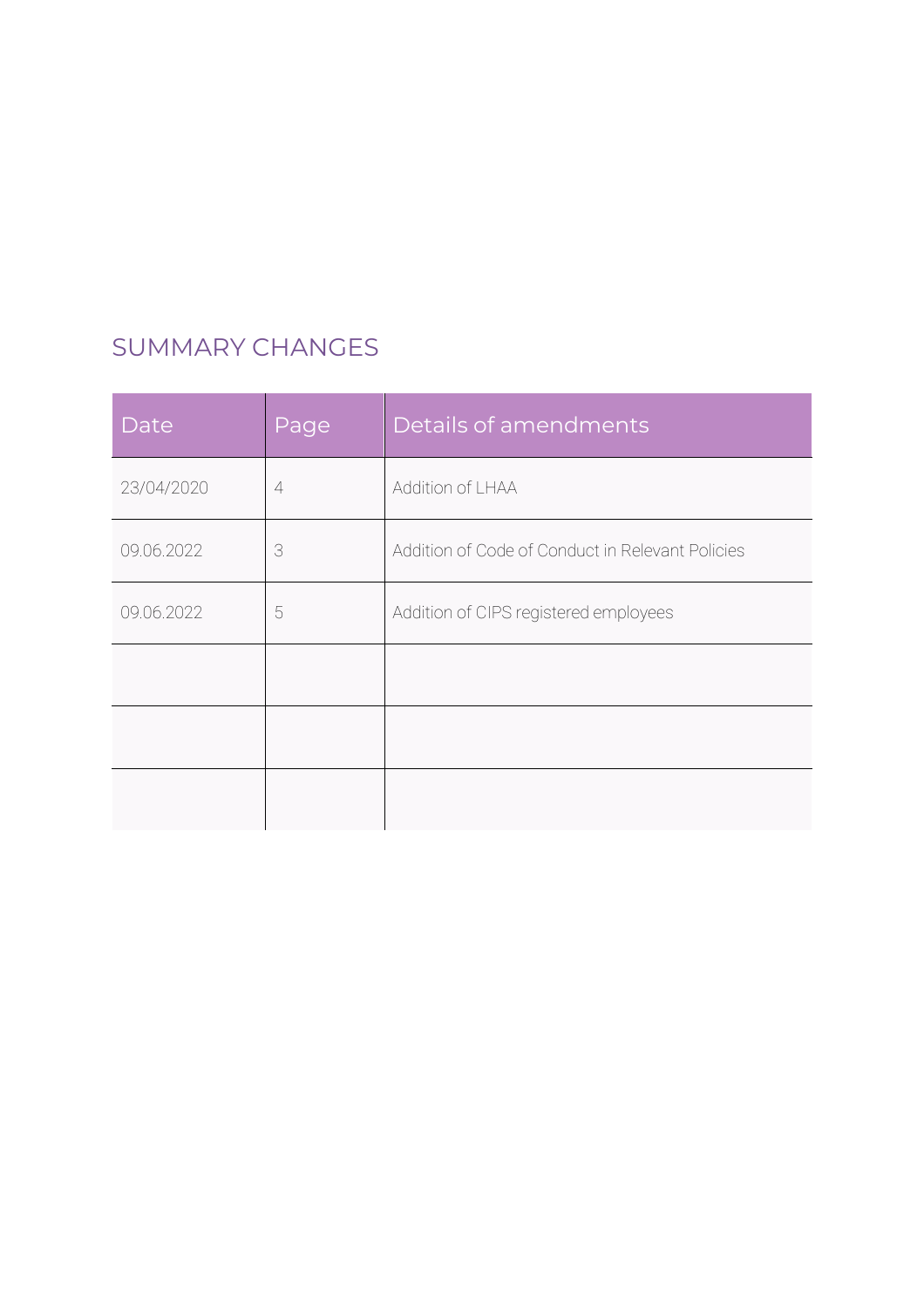## I. INTRODUCTION

Learning Curve Group (LCG) is one of the largest national training providers in the UK, providing education and training nationally. All companies within the LCG family uphold the same company Vision, Mission and Core Values and follow our group policies and procedures.

Learning Curve Group acknowledges its responsibilities in relation to tackling modern slavery and commits to complying with the provisions in the Modern Slavery Act 2015. LCG understands that this requires an ongoing review of both its internal practices in relation to its labour force and, additionally, its supply chains.

LCG does not enter into business with any other organisation, in the United Kingdom or abroad, which knowingly supports or is found to involve itself in slavery, servitude and forced or compulsory labour.

No labour provided to LCG in the pursuance of the provision of its own services is obtained by means of slavery or human trafficking. LCG strictly adheres to the minimum standards required in relation to its responsibilities under relevant employment legislation in the United Kingdom.

#### Applies to:

This statement applies to all operations and employees within LCG.

## II. STATEMENT

This statement sets out Learning Curve Groups's actions to understand all potential modern slavery risks related to its business and to put in place steps that are aimed at ensuring that there is no slavery or human trafficking in its own business and its supply chains. This statement relates to actions and activities during the financial year 1 April 2020 to 31 March 2021.

As part of the education sector, the organisation recognises that it has a responsibility to take a robust approach to slavery and human trafficking.

The organisation is absolutely committed to preventing slavery and human trafficking in its corporate activities, and to ensuring that any supply chains are free from slavery and human trafficking.

#### Organisational structure and supply chains

This statement covers the activities of Learning Curve Group:

Learning Curve Group is a national training and education specialist working with further education providers, employers, and learners to help them achieve success.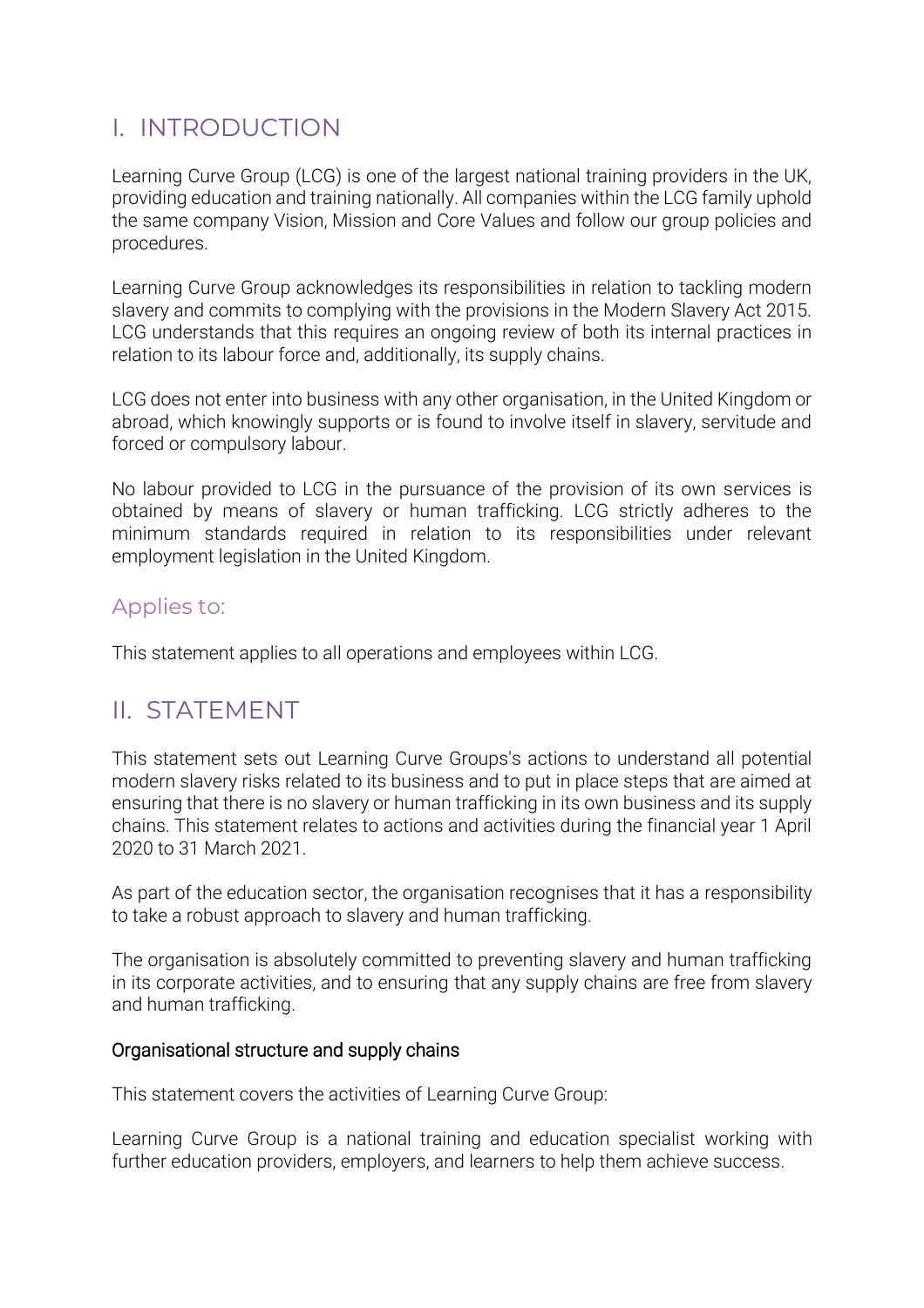Since 2004, Learning Curve Group (LCG) has grown both organically and through acquisition to become one of the largest and most diverse providers in the country. LCG works with businesses throughout the UK, supporting impactful training and skills strategies that help them meet core organisational objectives such as performance and output.

These include the provision of short-term vocational qualifications to longer-term apprenticeships, including the best way to utilise the Apprenticeship Levy, LCG helps over 4,500 employers every year with their workplace training plans. With a number of different models, from short to long term, and access to over £40m of adult skills funding, our offer is attractive to a range of sectors.

#### Countries of operation and supply

LCG currently operates in the following countries:

United Kingdom - Directly funded by the Skills Funding Agency and Education Funding Agency, LCG is the largest subcontractor partner to FE colleges of our type, meaning we help deliver over £20m of skills funding per year. This includes an extensive portfolio of services that supports FE providers to reach their targets and allows us to help over 100,000 learners a year achieve a nationally recognised qualification. LCG are the largest publisher of specialist FE materials at levels two and three, and we create truly groundbreaking online and paper distance learning resources that support people to learn new skills to advance their careers.

#### High-risk activities

Given the robust UK legislative framework the risk of infringement for our employees and supplier employees working in our UK sites is low. Nevertheless, we recognise our responsibility to identify and address potential infringements linked to the goods and/or services we procure. Therefore, we have put in place procedures to work to ensure that our suppliers adhere to the same standards as we apply to ourselves.

#### **Responsibility**

The Company Directors and senior management shall take responsibility for implementing this policy statement and its objectives and shall provide adequate resources (training, etc.) and investment to ensure that slavery and human trafficking is not taking place within the organisation and within its supply chains.

#### Relevant policies

The organisation operates the following policies/procedures that describe its approach to the identification of modern slavery risks and steps to be taken to prevent slavery and human trafficking in its operations: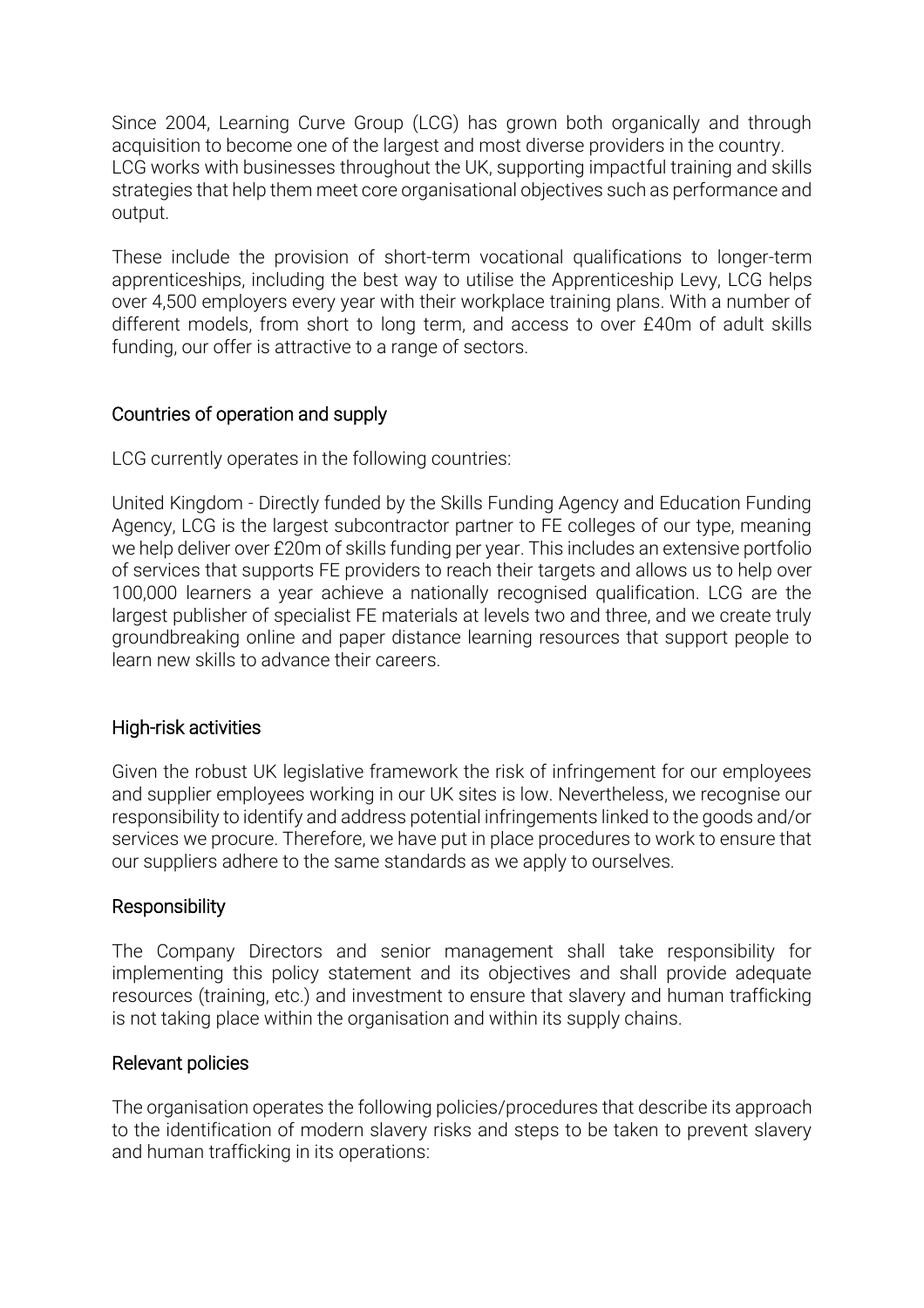Whistleblowing Policy - The organisation encourages all its workers, customers, and other business partners to report any concerns related to the direct activities, or the supply chains of, the organisation. This includes any circumstances that may give rise to an enhanced risk of slavery or human trafficking. The organisation's whistleblowing procedure is designed to make it easy for workers to make disclosures, without fear of retaliation. Employees, customers, or others who have concerns can complete the LCG Whitsleblowing report form.

Employee Code of Conduct - This sets out expectations and principles for what the Learning Curve Group considers to be appropriate workplace behaviour.

Learning Curve Group Values - Our values make clear to employees the actions and behaviour expected of them when representing the organisation. The organisation strives to maintain the highest standards of employee conduct and ethical behaviour when operating across the UK and managing its supply chain.

Procurement Policy – We are committed to ensuring that our suppliers adhere to the highest standards of ethics. Suppliers are required to demonstrate that they provide safe working conditions where necessary, treat workers with dignity and respect, and act ethically and within the law in their use of labour. We work with our suppliers to ensure that they meet the highest standards of ethics and improve their worker's working conditions. However, serious violations of these standards will lead to the termination of the business relationship.

Recruitment Policy - The organisation uses only specified, reputable employment agencies to source labour and always verifies the practices of any new agency it is using before accepting workers from that agency.

All candidates are to bring with them documentary evidence of their right to work in the UK and their identity. Evidence should be as prescribed by UK Visas and Immigration and the Disclosure and Barring Service, and can include a current driving licence or passport including a photograph, or a full birth certificate, and a document such as a utility bill or financial statement that shows the candidate's current name and address (please note that these latter two are time-limited and must be no more than 3 months old). Where appropriate, evidence should also include change of name documentation. Some form of photographic ID must be seen.

An offer of appointment to any successful candidate is conditional upon:

- Receipt of written references, covering the last 5 years of employment, confirmed by telephone where possible
- Verification of the candidate's identity
- A basic, standard, or enhanced Disclosure and Barring Service check, depending on role, which includes a check of the Barred Lists, including an overseas 'Certificate of Good Conduct' or equivalent
- Evidence of permission to work for those who are not nationals of a European Economic Area country
- Verification of the candidate's medical fitness through a health questionnaire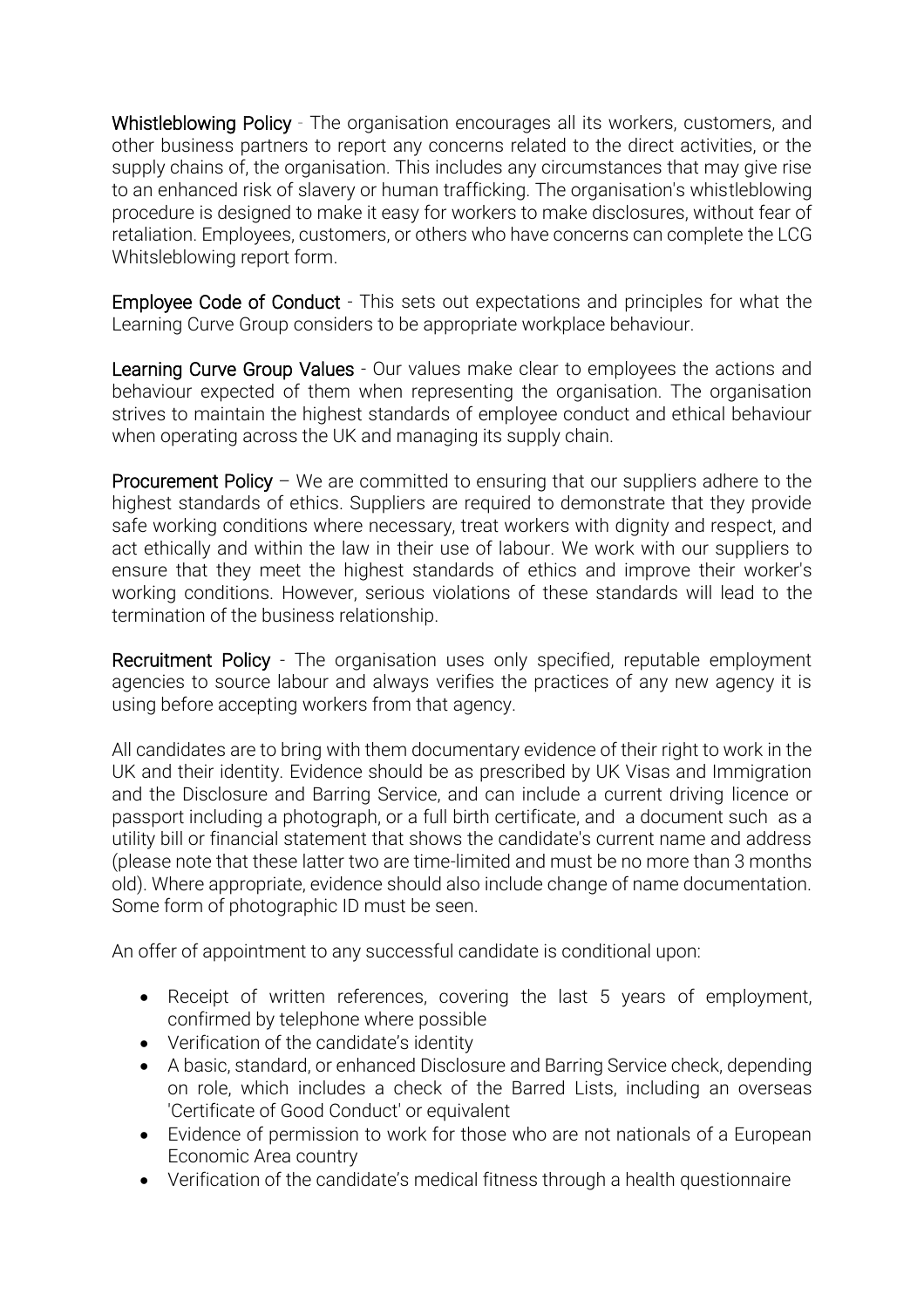• Verification of qualifications

All checks will be:

- Confirmed in writing
- Documented and retained on the personnel file (subject to restrictions on the retention of information imposed by Disclosure and Barring Service regulations)
- Followed up where they are unsatisfactory or where there are discrepancies in the information provided

#### Corporate Social Responsibility

Our CSR group, attended by employees from across the business, has met regularly and continues to review our Corporate Social priorities and progress. A CSR program has been launched and governs the likes of charity activities, Better Health at Work, Investors in People and other initiatives for employees. This will ensure that our values are anchored to this framework and that all activities and initiatives have value add both to the business and to the community.

#### Due diligence

As part of the company's due diligence processes into slavery and human trafficking, the supplier approval process reviews the controls undertaken by the supplier to ensure they comply with our Procurement Policy and that they act ethically and within the law.

The Company will not support or deal with any business knowingly involved in slavery or human trafficking.

Additional procedures ensure that this statement is understood and communicated to all levels of the company, and that it is regularly reviewed by the Directors to ensure its continuing suitability and relevance to the Company activities.

Our Head of Procurement is a member of the Chartered Institute of Procurement and Supply (CIPS) and as such adhere to their Corporate Code of Conduct. Our procurement processes support and comply with a commitment to reinforcing ethical values across all our procurement and supply practices, which includes modern slavery and human trafficking, in line with CIPS' Code of ethics. Knowledge is refreshed and updated as part of ongoing CPD.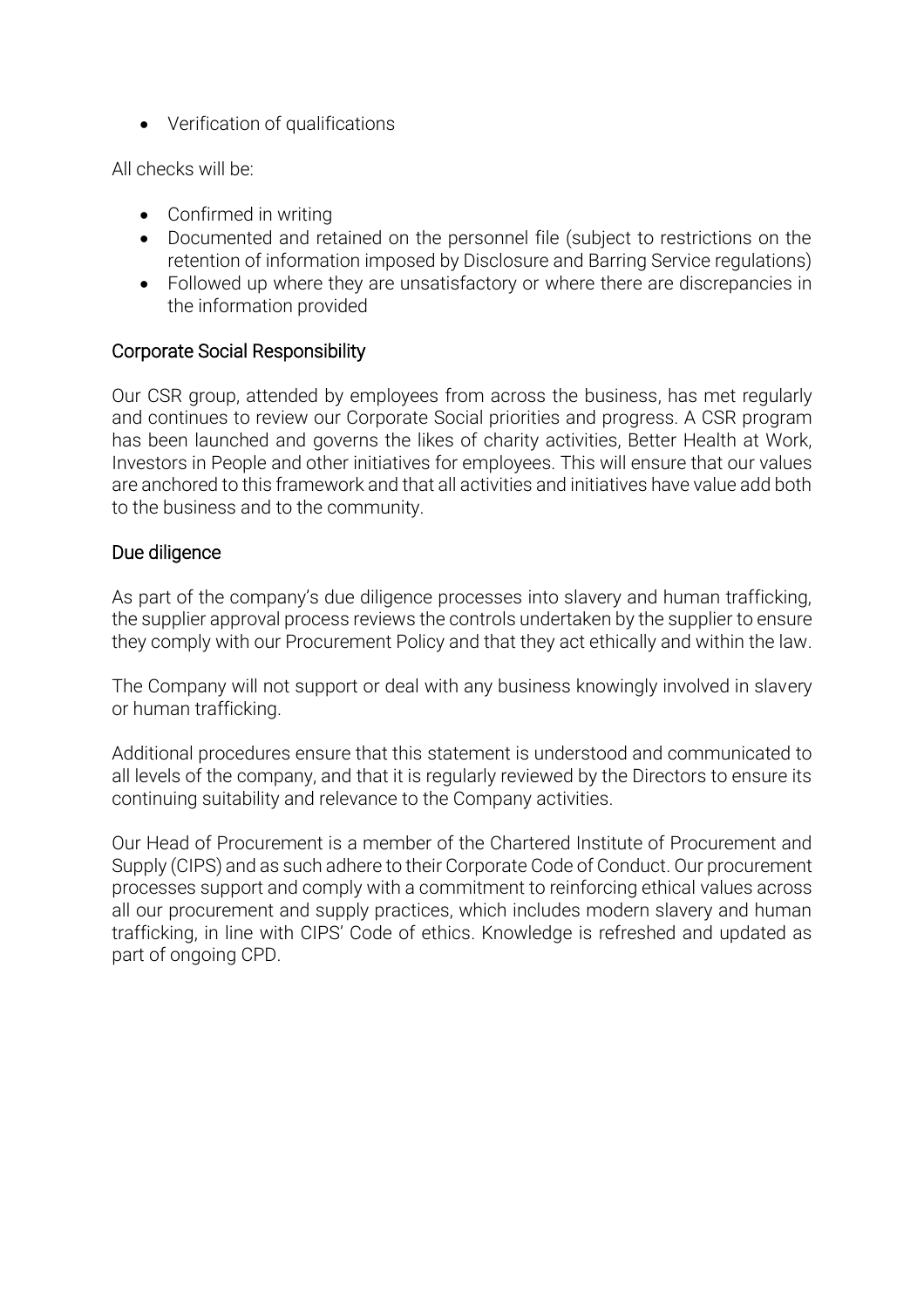#### Board Approval

This statement was approved on 15 May 2022 by Learning Curve Group's board members, who review and update it annually.

Designated member's signature:

Designated member's name: Brenda McLeish

Date: 15.5.22